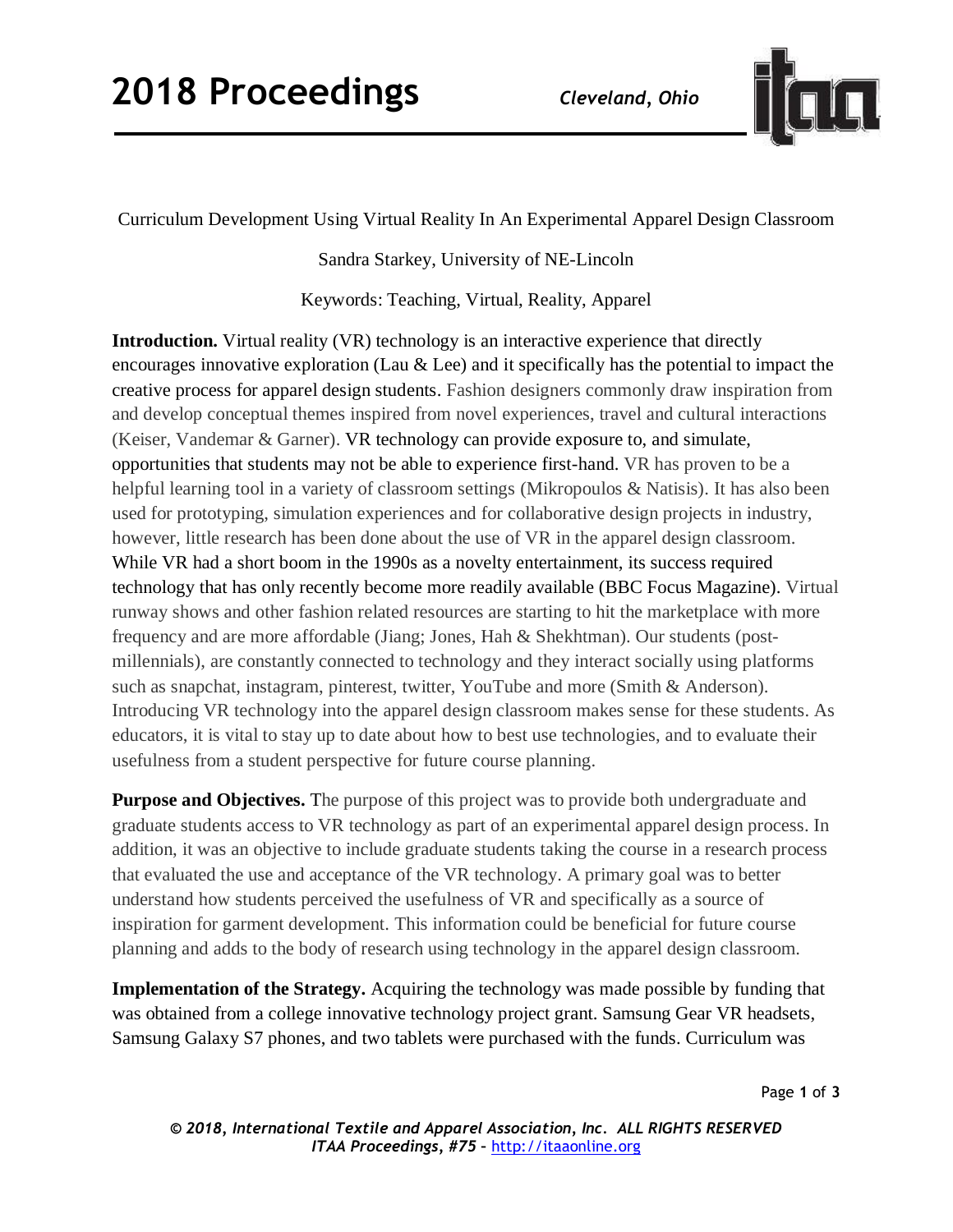developed based in part on research about VR technology in the classroom (Hanson & Shelton). The instructor experimented with the headsets and searched for apps that could provide inspiration for the students. The goal was for students to easily and quickly immerse themselves in the technology. Apps that were downloaded to the phones included travel related themes, art galleries, abstract geometric environments, architectural wonders and other thrillers and fashion sites. The content was interactive and included sensations of moving through 3-D space, however, the project did not include apps that facilitated gaming or that allowed students to participate in the act of designing as a part of a virtual environment. Students worked in pairs to assist one another during the process as well as for safety reasons. Students explored VR during two studio class periods and had the opportunity explore content of their own choosing. The VR experiences were carefully documented by the students as a part of the garment ideation process including journal reflections during the entire project. Finally, students sketched garment designs based on VR inspiration and completed the apparel design process that included actual garment construction and then eventual presentation of the garments at a public fashion event.

**Current And Future Curriculum Evaluation Plan.** Graduate students assisted the instructor in developing an IRB approved study to help gain a better understanding of students' perceptions about the use of VR in the classroom. The instructor as observer, fully documented the entire process with photography and notes. Qualitative questionnaires were administered to students before and after the VR project. Students' design journals and reflections were also a part of the study data that is currently being analyzed and will be a part of a larger study.

**Description of Effectiveness and Plans for Continuation.** The following statements are the result of a preliminary review of twelve pre and post questionnaires that students filled out. All but one student mentioned that the VR project provided interactive 3-D inspirations that wouldn't have been obtained otherwise. They appreciated the opportunity to experience unique situations and sensations. Only one student did not find the project inspirational in any way however most of the students had very limited experience with the technology and all were initially eager to try it out. One student specifically mentioned that is was a fun project that motivated a new design direction not previously explored. Several students were interested in a broader range of app choices and suggested allowing permission to check out the headsets. A third of the class mentioned that the headsets made them feel slightly dizzy and that they used the tablets as a back-up to review some of the content without headsets. All but one student felt that the project should be included in future courses. A second iteration of the is planned to add to the data set and to gain an even better understanding about student perceptions of VR and specifically to help improve the curriculum for future use.

*© 2018, International Textile and Apparel Association, Inc. ALL RIGHTS RESERVED ITAA Proceedings, #75 –* [http://itaaonline.org](http://itaaonline.org/)